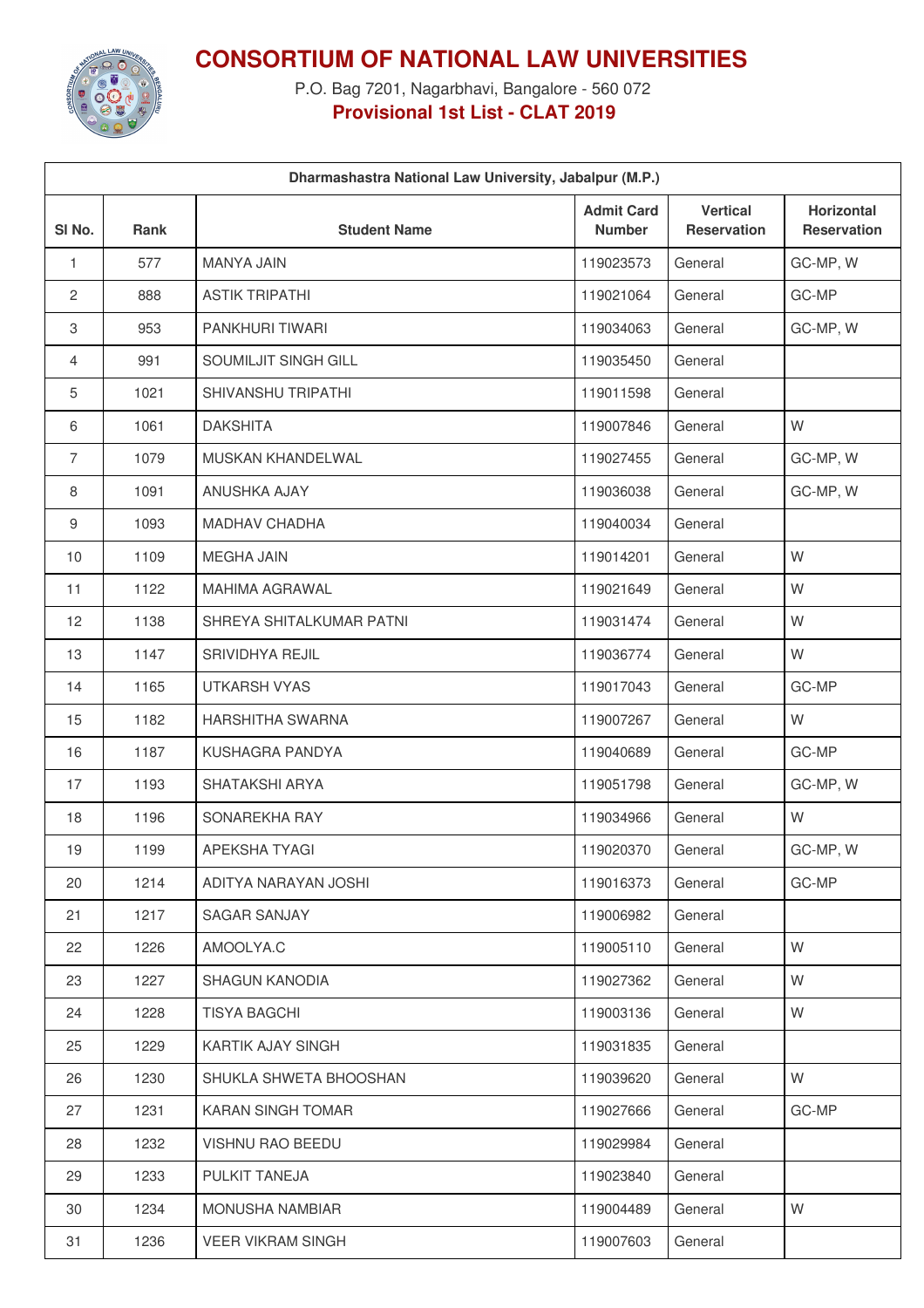| Dharmashastra National Law University, Jabalpur (M.P.) |             |                           |                                    |                                       |                                         |
|--------------------------------------------------------|-------------|---------------------------|------------------------------------|---------------------------------------|-----------------------------------------|
| SI No.                                                 | <b>Rank</b> | <b>Student Name</b>       | <b>Admit Card</b><br><b>Number</b> | <b>Vertical</b><br><b>Reservation</b> | <b>Horizontal</b><br><b>Reservation</b> |
| 32                                                     | 1237        | <b>AVIRUKT RAJEEV</b>     | 119039302                          | General                               |                                         |
| 33                                                     | 1238        | <b>ATUL CHAUBEY</b>       | 119034573                          | General                               |                                         |
| 34                                                     | 1239        | PRIYA GUPTA               | 119039587                          | General                               | GC-MP, W                                |
| 35                                                     | 1240        | <b>ABHIGYA SINGH</b>      | 119009345                          | General                               | W                                       |
| 36                                                     | 1241        | JHEEL GUPTA               | 119030202                          | General                               | GC-MP, W                                |
| 37                                                     | 1243        | <b>AYUSHMAN SOMANI</b>    | 119031375                          | General                               | GC-MP                                   |
| 38                                                     | 1244        | <b>DEVVRAT SINGH</b>      | 119035638                          | General                               |                                         |
| 39                                                     | 1245        | SAUBHAGYAA MISHRA         | 119036197                          | General                               | GC-MP, W                                |
| 40                                                     | 1246        | <b>AKSHITA THAPA</b>      | 119037768                          | General                               | W                                       |
| 41                                                     | 1247        | <b>RAJAT KUMAR GARG</b>   | 119023638                          | General                               |                                         |
| 42                                                     | 1248        | SHIVANGI SINHA            | 119060215                          | General                               | W                                       |
| 43                                                     | 1249        | <b>SYED ALWAZ ASIF</b>    | 119001304                          | General                               |                                         |
| 44                                                     | 1251        | <b>ALOK KUMAR</b>         | 119054754                          | General                               |                                         |
| 45                                                     | 1252        | <b>VRINDA JAIN</b>        | 119005561                          | General                               | W                                       |
| 46                                                     | 1253        | SARTHAK GARG              | 119071285                          | General                               |                                         |
| 47                                                     | 1254        | <b>JAGDISH PRADHAN</b>    | 119030729                          | General                               |                                         |
| 48                                                     | 1255        | <b>TANUJ SHARMA</b>       | 119027366                          | General                               |                                         |
| 49                                                     | 1256        | <b>ADITI</b>              | 119003091                          | General                               | W                                       |
| 50                                                     | 1257        | PRASHANSA SINGH           | 119020273                          | General                               | W                                       |
| 51                                                     | 1258        | AARCHIE CHATURVEDI        | 119008648                          | General                               | W                                       |
| 52                                                     | 1259        | <b>MUSKAN PATODIA</b>     | 119019880                          | General                               | W                                       |
| 53                                                     | 1261        | <b>MOHAK AGARWAL</b>      | 119001631                          | General                               |                                         |
| 54                                                     | 1262        | <b>VANJUL SINHA</b>       | 119013087                          | General                               |                                         |
| 55                                                     | 1263        | PRIYANSHU JHA             | 119015972                          | General                               |                                         |
| 56                                                     | 1265        | KRISHNA AGARWAL           | 119005854                          | General                               | GC-MP*, W                               |
| 57                                                     | 1270        | SIDDHANT TIWARI           | 119017946                          | General                               | GC-MP*                                  |
| 58                                                     | 1274        | <b>GURUPAL SINGH GILL</b> | 119040346                          | General                               | GC-MP*                                  |
| 59                                                     | 1276        | <b>MANSI TIWARI</b>       | 119023303                          | General                               | GC-MP*, W                               |
| 60                                                     | 1285        | SHRADDHA VERMA            | 119022755                          | General                               | GC-MP*, W                               |
| 61                                                     | 1300        | BRAHMA PRAKASH MISHRA     | 119028926                          | General                               | GC-MP*                                  |
| 62                                                     | 1317        | <b>GAURI RAJPUROHIT</b>   | 119023435                          | General                               | GC-MP*, W                               |
| 63                                                     | 1328        | AAKANKSHA SINGH           | 119047430                          | General                               | GC-MP*, W                               |
| 64                                                     | 1330        | <b>INDUJA SHARMA</b>      | 119023484                          | General                               | GC-MP*, W                               |
| 65                                                     | 1331        | ASEEMA CHOUDHARY          | 119011817                          | General                               | GC-MP*, W                               |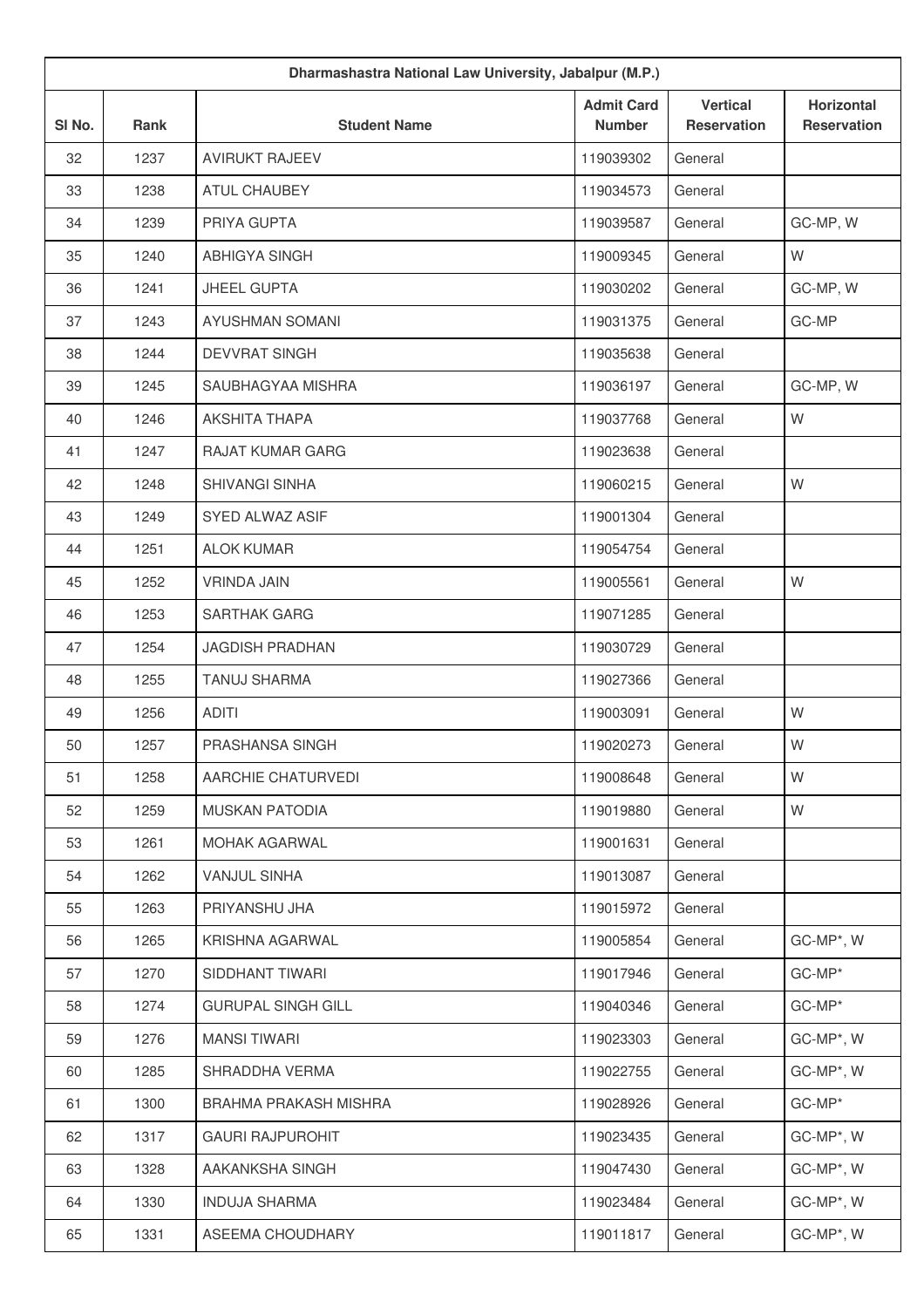| Dharmashastra National Law University, Jabalpur (M.P.) |       |                              |                                    |                                       |                                         |
|--------------------------------------------------------|-------|------------------------------|------------------------------------|---------------------------------------|-----------------------------------------|
| SI No.                                                 | Rank  | <b>Student Name</b>          | <b>Admit Card</b><br><b>Number</b> | <b>Vertical</b><br><b>Reservation</b> | <b>Horizontal</b><br><b>Reservation</b> |
| 66                                                     | 1337  | <b>BIMLENDU TRIPATHI</b>     | 119024670                          | General                               | GC-MP*                                  |
| 67                                                     | 1342  | ANUSHKA AWASTHI              | 119029780                          | General                               | GC-MP*, W                               |
| 68                                                     | 1353  | NAMRATA GANDHI               | 119031305                          | General                               | GC-MP*, W                               |
| 69                                                     | 1356  | <b>ANJALI RAI</b>            | 119018159                          | General                               | GC-MP*, W                               |
| 70                                                     | 1364  | DHEERENDRA SINGH TOMAR       | 119029189                          | General                               | GC-MP*                                  |
| 71                                                     | 1489  | <b>DUSHYANT SINGH KAURAV</b> | 119031273                          | OBC-MP                                |                                         |
| 72                                                     | 1537  | ABHISHEK KUMAR SHAH          | 119045556                          | OBC-MP                                |                                         |
| 73                                                     | 1573  | <b>ATUL CHHATIYA</b>         | 119063270                          | OBC-MP                                |                                         |
| 74                                                     | 1668  | SOUMYA PATEL                 | 119036394                          | OBC-MP                                | W                                       |
| 75                                                     | 1670  | <b>SURBHI RAJ</b>            | 119029117                          | OBC-MP                                | W                                       |
| 76                                                     | 1709  | ARYAN MEWADA                 | 119016402                          | OBC-MP                                |                                         |
| 77                                                     | 1714  | <b>DEVYANI SAHU</b>          | 119028593                          | OBC-MP                                | W                                       |
| 78                                                     | 1845  | DEEPAK SINGH NARWARIYA       | 119032899                          | OBC-MP                                |                                         |
| 79                                                     | 8550  | <b>JUHI MANDHARE</b>         | 119026598                          | SC                                    | W                                       |
| 80                                                     | 9855  | <b>AMITESH KAUR</b>          | 119004507                          | SC                                    | W                                       |
| 81                                                     | 10020 | MANISH CHAURASIYA            | 119017199                          | SC                                    |                                         |
| 82                                                     | 10421 | <b>TAMANNA NAGAR</b>         | 119013071                          | SC                                    | W                                       |
| 83                                                     | 10531 | <b>HARSHAL KUMAR</b>         | 119016755                          | SC                                    | W                                       |
| 84                                                     | 10705 | <b>ANAMIKA DINKAR</b>        | 119052608                          | SC                                    | W                                       |
| 85                                                     | 10712 | <b>JYOTI RANI</b>            | 119025912                          | SC                                    | W                                       |
| 86                                                     | 10739 | AKANKSHA SUMAN               | 119003151                          | SC                                    | W                                       |
| 87                                                     | 10822 | <b>JYOTIKA SAROHA</b>        | 119004557                          | SC                                    | W                                       |
| 88                                                     | 10990 | RAHUL GAUTAM                 | 119034983                          | SC-MP                                 |                                         |
| 89                                                     | 11121 | SOPHIA SWEETY HEMBROM        | 119026369                          | ST                                    | W                                       |
| 90                                                     | 11129 | <b>NIKHIL SAVLE</b>          | 119016451                          | SC-MP                                 |                                         |
| 91                                                     | 11574 | JAIVARDHAN SINGH JATAV       | 119045707                          | SC-MP                                 |                                         |
| 92                                                     | 11609 | BHAGYASHRI KABIRPANTHI       | 119027306                          | SC-MP                                 | W                                       |
| 93                                                     | 11821 | NISHANT KURIL                | 119053318                          | SC-MP                                 |                                         |
| 94                                                     | 11842 | HIMANSHU DEHARIYA            | 119053255                          | SC-MP                                 |                                         |
| 95                                                     | 12545 | SANJANA AHIRWAR              | 119029264                          | SC-MP                                 | W                                       |
| 96                                                     | 12811 | ADITYA KOHLI                 | 119032384                          | SC-MP                                 |                                         |
| 97                                                     | 12842 | ASTHA DEHARIYA               | 119001669                          | SC-MP                                 | W                                       |
| 98                                                     | 13470 | SANSKRUTI JINWAL             | 119016883                          | SC-MP                                 | W                                       |
| 99                                                     | 16059 | <b>SATVIK</b>                | 119024199                          | <b>ST</b>                             |                                         |